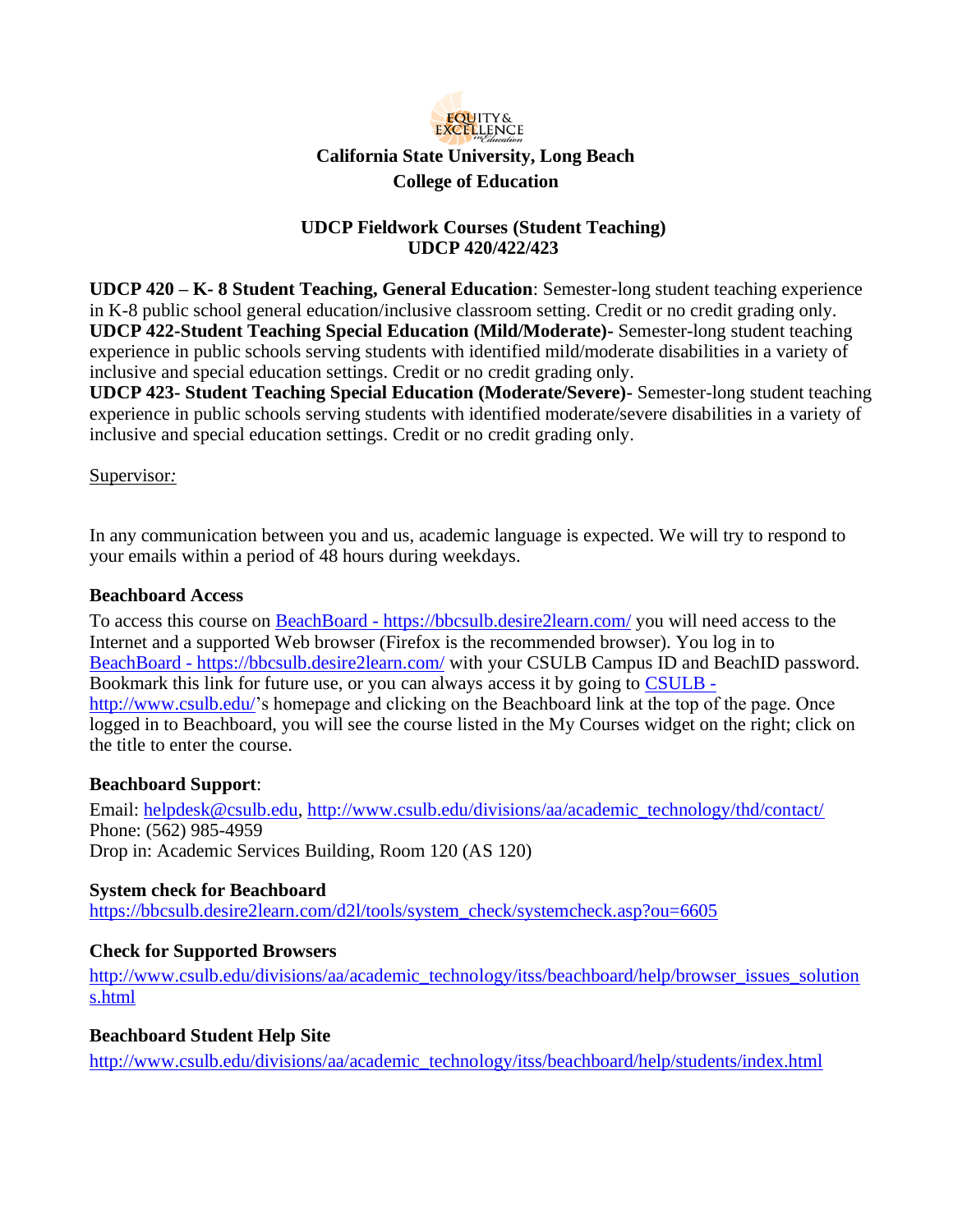#### **Computer Access**

Two open access computer labs are available for current CSULB students: the Spidell Technology Center - http://csulb.libcal.com/hours.php#!m/255, located in the Library and the Horn Center http://www.csulb.edu/divisions/aa/academic\_technology/horn\_center/, located in lower campus. Both the Horn Center and the Spidell Technology Center are a great resource for students needing to use a computer. Visit the Open Access Computing Facilities -

http://www.csulb.edu/library/guide/computing.html website for an extensive list of all available software installed on the Horn Center and Spidell Technology Center computers.

#### **College of Education Vision and Mission Statement**

Vision: Equity & Excellence in Education

Mission*:* The College of Education at CSULB is a learning and teaching community that prepares professional educators and practitioners who promote equity and excellence in diverse urban settings through effective pedagogy, evidence-based practices, collaboration, leadership, innovation, scholarship, and advocacy.

#### **Professionalism**

#### **Commitment to the Student**

*1. The student teacher shall not discriminate against or show favoritism to students, based on their sex, race, cultural background, religion, family or sexual orientation.* No student should be denied benefits or the right to participate in programs, or should have an advantage over other students, because of their race or background. The student teaching experience can force many student teachers, for the first time, to face their hidden prejudices and biases towards others of different races and backgrounds. Student teachers should pay extra attention to their unconscious and conscious tendencies to discriminate against or give privileges to any students based on their sex, race, socioeconomic status, academic ability, cultural background, religion, family or sexual orientation. Every student teacher (just like all teachers) will have this tendency to discriminate or show favoritism to certain students; however it is student teacher's responsibility to proactively counter this tendency. *2.The student teacher shall not reveal information about students or their families during his/her student teaching experience, unless there is a compelling purpose or is required by law.* It is inevitable that the student teacher will be told or will discover confidential information about his/her students. The student teacher might learn of confidential information from his/her mentor teacher or from another teacher, or a student might reveal his/her personal information to the student teacher. Regardless of the manner in which the student teacher discovers personal or confidential information, he/she must not reveal the information to others. When writing research reports or case projects, the student teacher may include information about his/her students as long as he/she does not reveal the actual names, and as long as those reviewing the research are unfamiliar with the students being discussed. Of course, each situation is different and proper judgment should be used.

\*Exception: If the confidential information reveals that a student's health or safety is at risk, the student teacher must disclose the information to his/her clinical instructor or to another appropriate supervisor, in order to ensure the student receives proper care.

3.*The student teacher shall not present false information or deliberately conceal credible information about a student's behavior or academic progress.* For no reason should the student teacher falsify information about his/her students in order to protect him/herself from the consequences of ineffective teaching or faulty decisions. For example, if a concept has been taught by the student teacher and afterwards, the students test poorly on that concept, the student teacher must not attempt to conceal the evidence of his/her ineffective teaching by raising his/her students' grades. Rather, the concept should be taught again. Likewise, if the student teacher responds unprofessionally or inappropriately to a student, which then causes a disruption in the classroom, the student teacher should not conceal his/her inappropriate response and place all blame on the student, despite the negative consequences that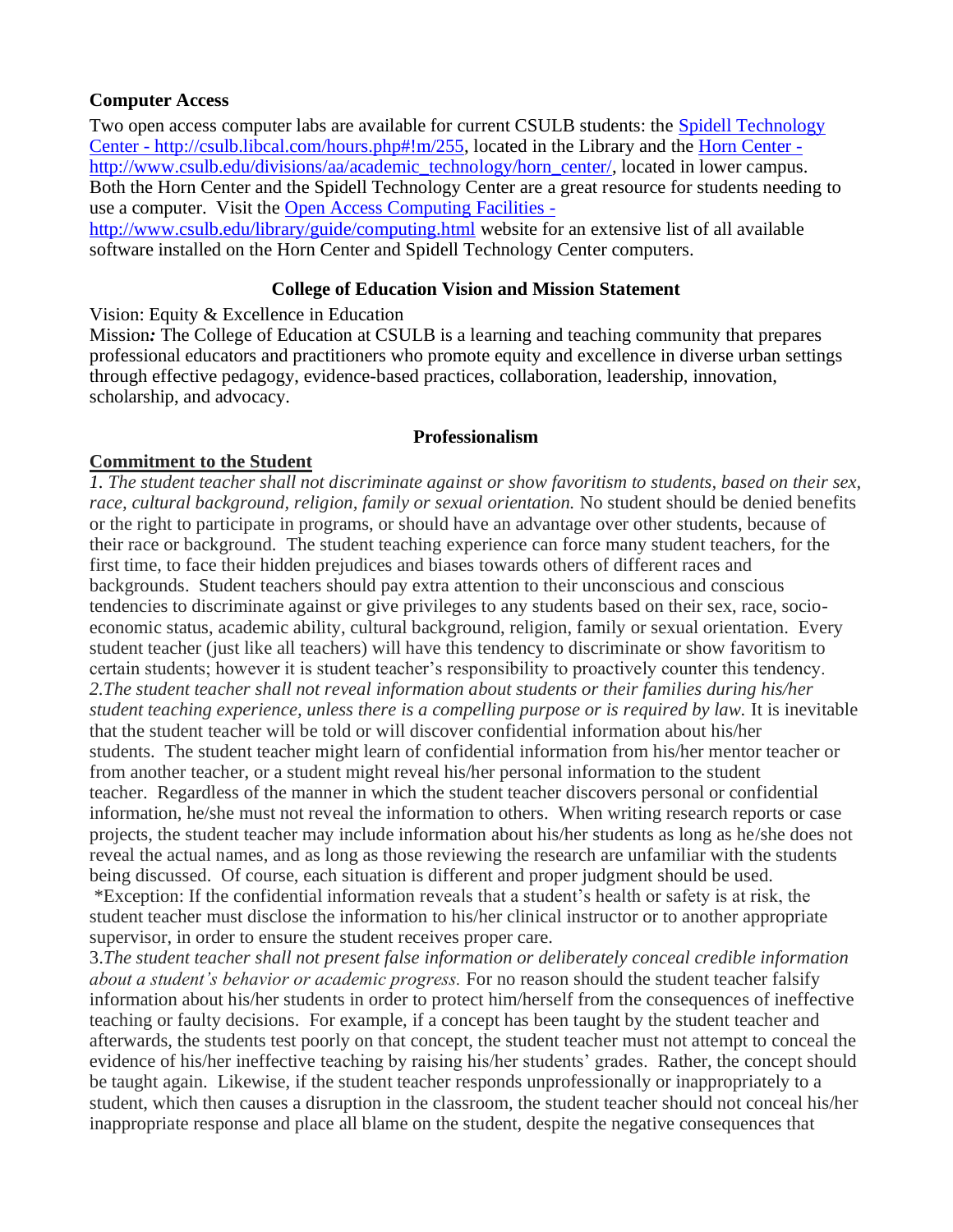might result. The student teacher's responsibility to represent each student in fairness and truth must not depend on the student teacher's ability to succeed professionally.

# **Commitment to the Master Teacher**

*1. The student teacher shall follow the professional procedures and requirements set forth by his/her mentor teacher.* The student teacher should respect his/her mentor teacher's role as supervisor and instructor and should respond to his/her authority accordingly. Just as a university student meets the requirements of his/her professor, so should the student teacher meet his/her mentor teacher's requirements. For example, if the mentor teacher requires the student teacher to arrive an hour before school starts, the student teacher should meet this requirement, even if he/she does not agree with this practice. This does not mean the student teacher should not express his/her preferences and opinions to his/her mentor teacher. This is advisable because it can create open communication between the student teacher and mentor teacher. However, when differences of opinion occur, the student teacher should follow the mentor teacher's preferences. It is important to note that if the mentor teacher requires the student teacher to perform unprofessionally or unethically, the student should decline to do so and should report the incident to a higher authority. If the student teacher feels uncertain or uncomfortable about their mentor teacher's requirements because of ethical or professional reasons, the student teacher should speak to his/her University Supervisor or to the University professor responsible for the student teacher experience.

*2.The student teacher shall not consider the mentor teacher's classroom his/her own, but shall serve as a visiting teacher.* As a long-term, visiting teacher in a classroom, the student teacher is excluded from certain rights and privileges, which full-term teachers have. Before making key decisions such as how to decorate and organize the classroom, how to arrange and assign seats, what units or texts to teach, or what major projects to assign, the student teacher should first consult his/her mentor teacher. Unless the mentor teacher explicitly gives the student teacher freedom to independently make these types of decisions, the student teacher should first receive the mentor teacher's feedback and consent before taking action. The student teacher cannot proceed as a full-time teacher would, making these decisions independent from a supervisor's approval.

# **Commitment to the Profession**

*1. The student teacher shall treat the student teaching experience as a full-time professional job and responsibility.* Even though the student teaching experience is considered coursework at the university and provides beginning teachers the opportunity to practice and test teaching skills, the responsibilities that come with the student teaching experience should not be taken lightly. In college or university courses, a student can choose to "slide by" with passing grades and no one but that student will be affected by this decision. However, if the student teacher chooses to "slide by" with passing performances during his/her student teaching experience, the student teacher neglects the student's receiving his/her instruction and distresses the mentor teacher who is responsible for seeing that all – the student teacher and students – have a positive, beneficial learning experience.

*2. The student teacher shall not disclose information about his/her master teacher or other teachers unless it serves a compelling purpose or is required by law.* It is possible that the student teacher will be told or will discover confidential information about his/her master teacher or other teachers during his/her student teaching experience. Whether the student teacher learns any confidential information from his/her mentor teacher or from another teacher, he/she must respect the individual's privacy and not reveal the information to others. If any information proves to be relevant for research reports or case projects based on the student teaching experience, the student teacher may include the information as long as he/she does not reveal the actual names and circumstances are described in general rather than specific terms. Of course, each situation is different and proper judgment should be used.

# **Professional Dress**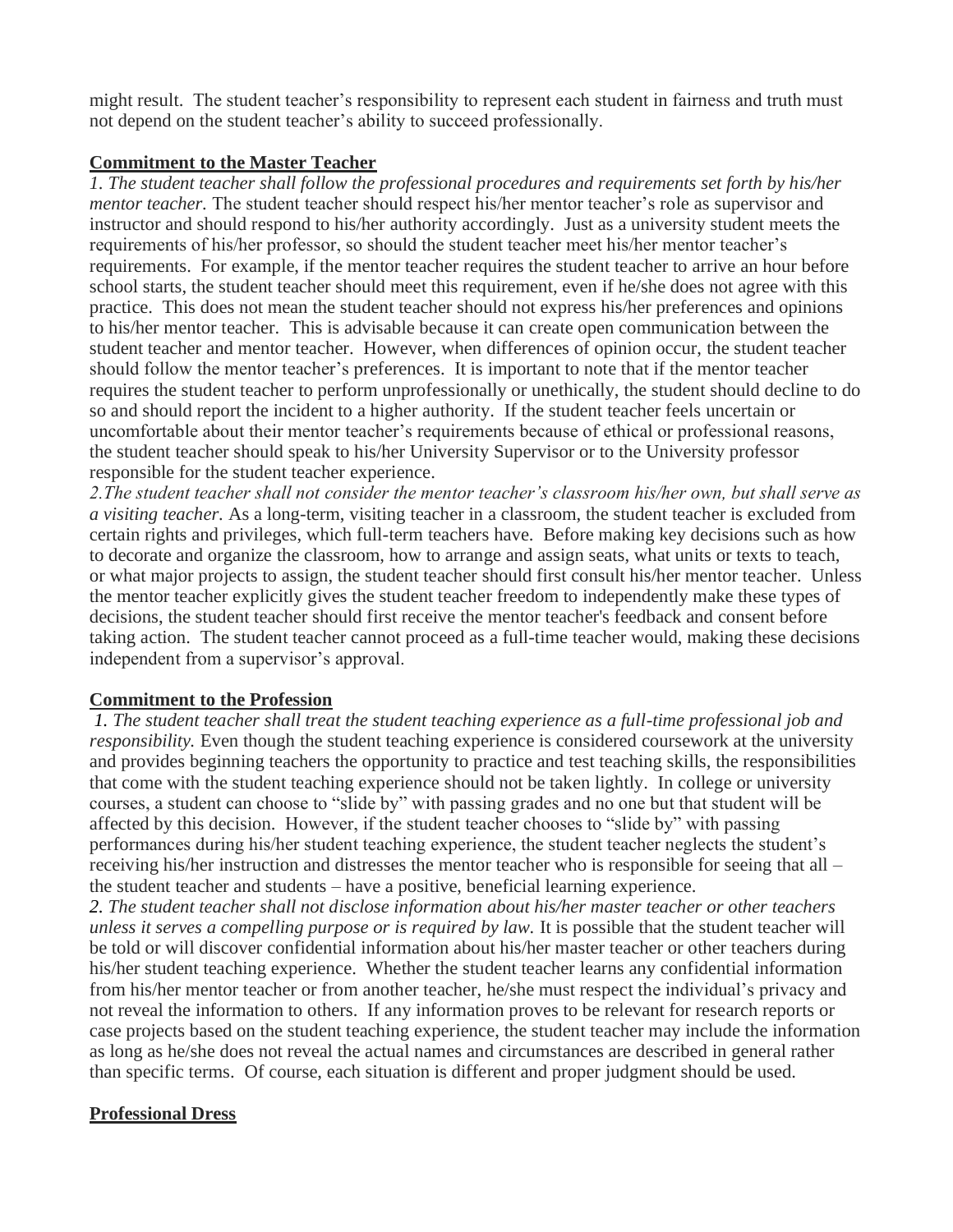The UDCP requires a specific standard professional dress during student teaching. In general, student teachers should have an appropriate, well-groomed appearance. Your appearance reflects professional commitment to teaching that is clearly communicated to the mentor teacher, classroom pupils, and other staff within the school. Please wear casual professional attire during student teaching. Casual professional means wearing nice, neat, clean clothing that is not ragged, wrinkled, ripped or baggy. Shoes should also be presentable, professional shoes (i.e., no flip flops). Within casual professional there is a range and student teachers should use their school site placement to gauge appropriate dress within this range.

# **Social Networking**

- Post only what you want the world (including your mother, your mother-in-law, your students, your spouse, your kids, your MT or US, your next door neighbor, everyone) to see.
- Clean up your social media profiles. You will be on the job market in a year...employers will look at these sites.
- Set your privacy settings so that "only friends" can view your information. Other settings allow unknown individuals to view your information and may compromise the privacy of you and your family.
- Do not post things that may bring shame or embarrassment to you, the program or the college.
- Do not post videos or images of students on any social media site during your student teaching assignments. (This includes posting a video of you teaching on a "private" YouTube channel. Nothing is private.)
- Honor your school's policy. If your school does not allow employees to use Facebook, Twitter, Vine, etc, follow the policy–your job may depend on it. If your school does not allow the use of social networking sites, be extremely careful to keep your professional and personal interactions separate. Do not friend colleagues or interact with students via these sites.
- Use approved sites or sites provided by your school or school district for social networking when possible. These are great venues for educational and collaboration purposes.
- Do not post messages criticizing or airing your frustrations about your placement, MT, US, coworkers, students, administrators, faculty, staff, or even school policies.
- Post only those things you would be comfortable sharing in front of a classroom. Before you post it, imagine one of your students bringing it up in class. If that thought makes you uncomfortable, don't post it.
- If it can't be asked in an interview (religion, marital status, sexual orientation, etc...), don't post it on social networks.

\*Adapted from:

◦http://www.aaeteachers.org/index.php/blog/195-ten-tips-for-teachers-for-staying-smart-on-socialnetworking-websites

# **Student Learning Outcomes**

\*Please note that program SLO 7 is only applicable to students earning the Moderate/Severe credential and completing student teaching with students who have moderate/severe disabilities. Upon successful completion of the course, students will be able to:

- SLO 1—Demonstrate understanding of inclusive practices, family-school-community collaboration, and Multi-tiered Systems of Support to meet the needs of diverse learners
- SLO 2—Demonstrate effective behavioral, emotional, and environmental supports for students in culturally diverse settings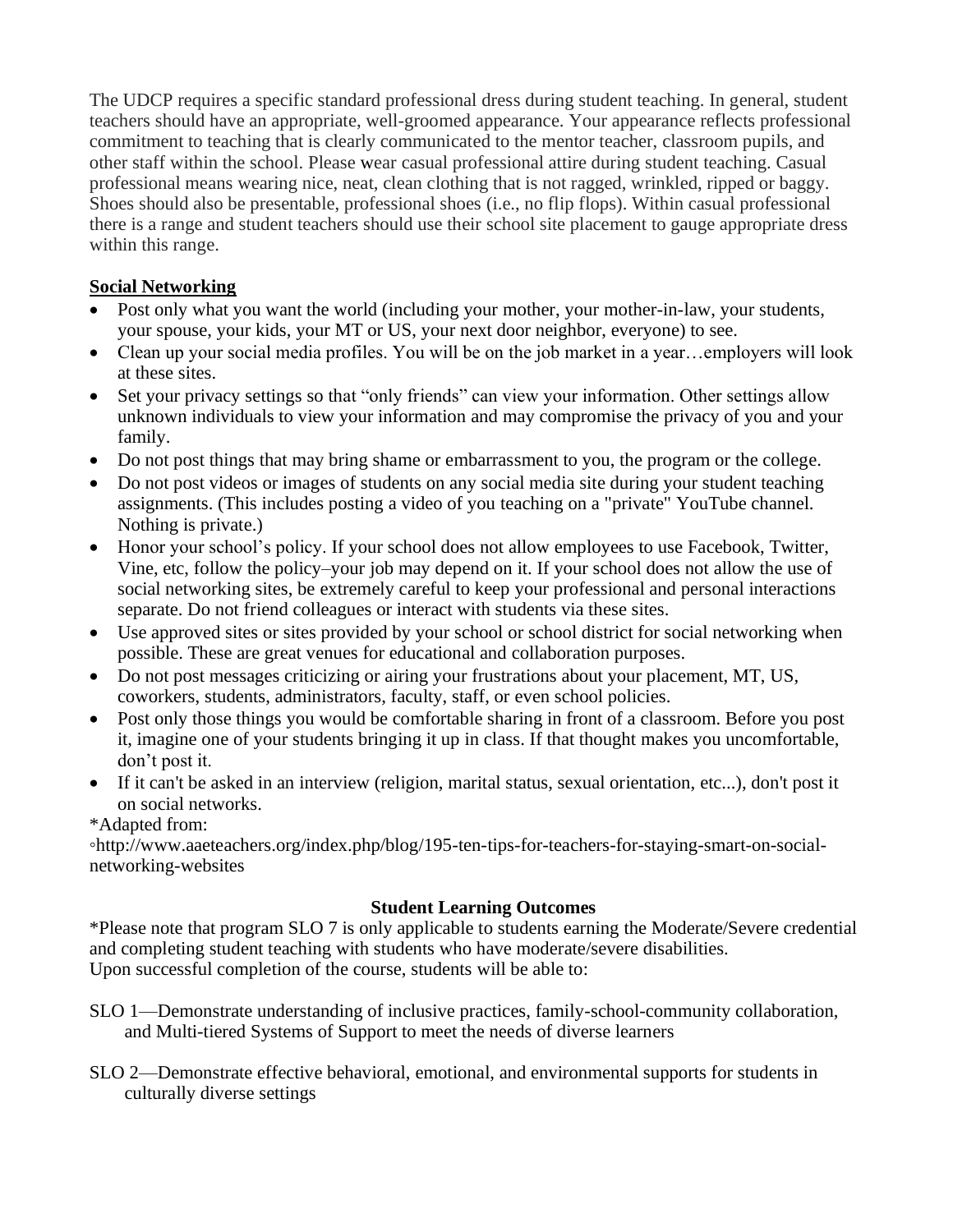- SLO 3 -- Identify and respond to issues related to diversity in education, including culturally responsive instruction and access to the curriculum for all students
- SLO 4 --Demonstrate and apply the knowledge and skills to teach academic content to students with various backgrounds and abilities, including English language learners and students with disabilities within a Multi-tiered System of Support framework (focus on Tier 1)
- SLO 5-- Demonstrate and implement appropriate evidence-based interventions and develop IEPs for students with diverse learning needs within a Multi-tiered System of Support framework (focus on Tiers  $2 \& 3$ )

SLO 6 - Demonstrate and apply appropriate knowledge and skills for effective assessment to plan for instruction and to monitor student progress.

SLO 7 - Demonstrate and apply appropriate knowledge and skills for effective assessment, instruction, and accommodations for students with moderate severe disabilities.

SLO 8 – Demonstrate knowledge and skills to assess and plan for transition across the lifespan for individuals with disabilities.

SLO 9 – Demonstrate teaching effectiveness for all students as measured by student outcomes.

#### **Teacher Performance Expectations**

The Teaching Performance Expectations are used as a guide for supervision and support throughout the Advanced Field Studies experience. Candidates are instructed to enroll in the TPE of the Week ( http://www.caltpe.com) where they will receive daily reminders via email on how to implement the TPEs in their student teaching experience.

# **Course Requirements**

# *Field Visits by University Supervisor:*

The University supervisor will observe the candidate in their field experience weekly during the semester. Observations with feedback and discussions will be conducted at mutually determined times. Candidates are expected to be prepared for the field visits and to inform the supervisor in advance if there is a reason to cancel a field visit. With assistance from the university supervisor, candidates will set goals for each field visit.

Student teachers will be assigned a Master Teacher with whom they will work for the semester and who will collaborate with the candidate and university supervisor to evaluate the candidate's performance. Candidates will assist in scheduling meetings for the university supervisor to meet with their master teacher/field supervisor, and others at their field site as needed, to demonstrate their student teaching competencies and meet related requirements. The master teacher, student teacher and supervisor will need to meet as a group at minimum for the midterm evaluation and for the final evaluation.

# *Reflections*

Candidates will maintain a reflective journal of their teaching and professional experiences throughout the semester. There should be multiple journal entries reflecting their university supervisor's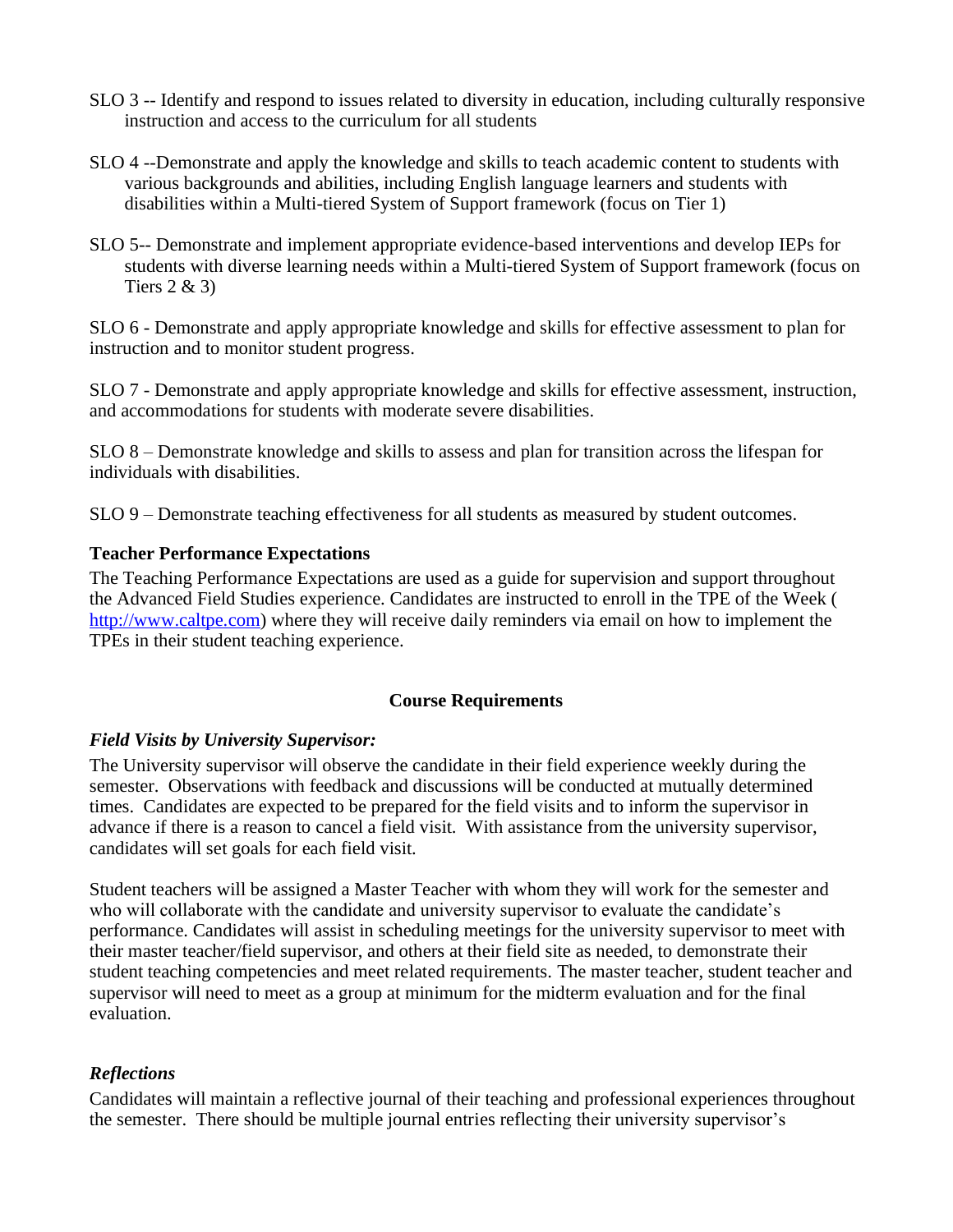requirements. This journal will serve as a means for the candidate to evaluate and reflect upon his/her field experiences, and will allow the university supervisor to become familiar with and dialogue about these experiences. The journal is also a means by which to demonstrate competencies in certain areas. While candidates may select their own topics to write about in their journal, the University supervisor may request the candidate to address a particular competency, lesson or TPE(s). You and your university supervisor will determine how your journal will be submitted hard copy, beachbaord, email, etc.

# *Portfolio and Field Experience Log*

Students must continue to demonstrate breadth and depth of field experiences within their field log. They must also continue to add artifacts with accompanying reflective narratives to their program portfolio. Supervisors will set a goal with students to demonstrate satisfactory progress on their field logs and portfolios; university supervisors will determine when the portfolio and field log have met requirements and are complete.

# *Self-Evaluation and Goal Setting:*

Candidates will evaluate their own performance on the student teaching competencies during the semester. They will identify and summarize their areas of strength and need, and develop goals for the semester that will assist them in meeting their student teaching competencies. Candidates are encouraged to set additional goals to facilitate their professional growth as well. Candidates will complete the attached Self-Evaluation and Goal Setting Summary sheet at the beginning of the semester, and submit it to their university supervisor.

Candidates will assume full responsibility for ensuring that their university supervisor has adequate opportunities to evaluate their student teaching competencies. In addition to direct observation of the student at their field site, mastery of competencies may be demonstrated through journal entries, short written assignments, the candidate's program portfolio that includes assignments completed in coursework, interviews with the candidate's field supervisor, administrator, peers, and students.

Candidates will receive regular feedback from their university supervisor about the progress they have made and areas in which they need to work. They will also receive a summative evaluation of their field competencies at the end of the supervised field experience.

# **Grading**

"Credit" or "No Credit" grading only.

# **Policy for Withdrawal**

Refer to the current California State University, Long Beach *Catalog of Undergraduate and Graduate Studies* for more detailed guidelines.

# **Statement Regarding Students with Disabilities**

Students with disabilities who need reasonable modifications, special assistance, or accommodations in this course should promptly direct their request to the course instructor. If a student with a disability feels that modifications, special assistance, or accommodations offered are inappropriate or insufficient, they should seek the assistance of the Director of Disabled Student Services on campus. http://www.csulb.edu/divisions/students/dss/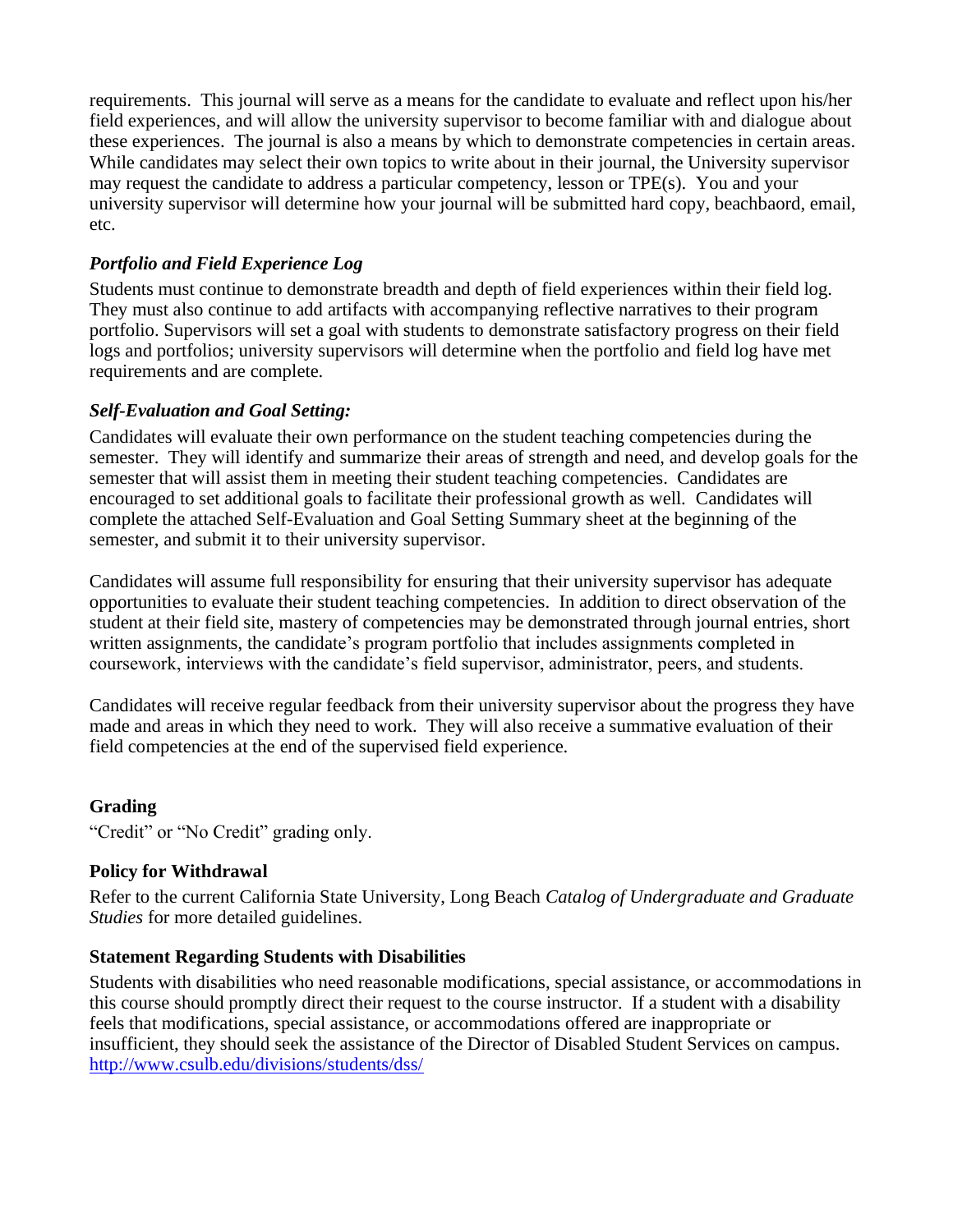# **Plagiarism & Cheating**

The instructor expects all students to provide original thoughts, ideas, and work in all written assignments. While it is not expected to be a problem in this course, please refer to the CSULB catalog for any questions regarding University policy and disciplinary procedures in the areas of plagiarism and cheating.